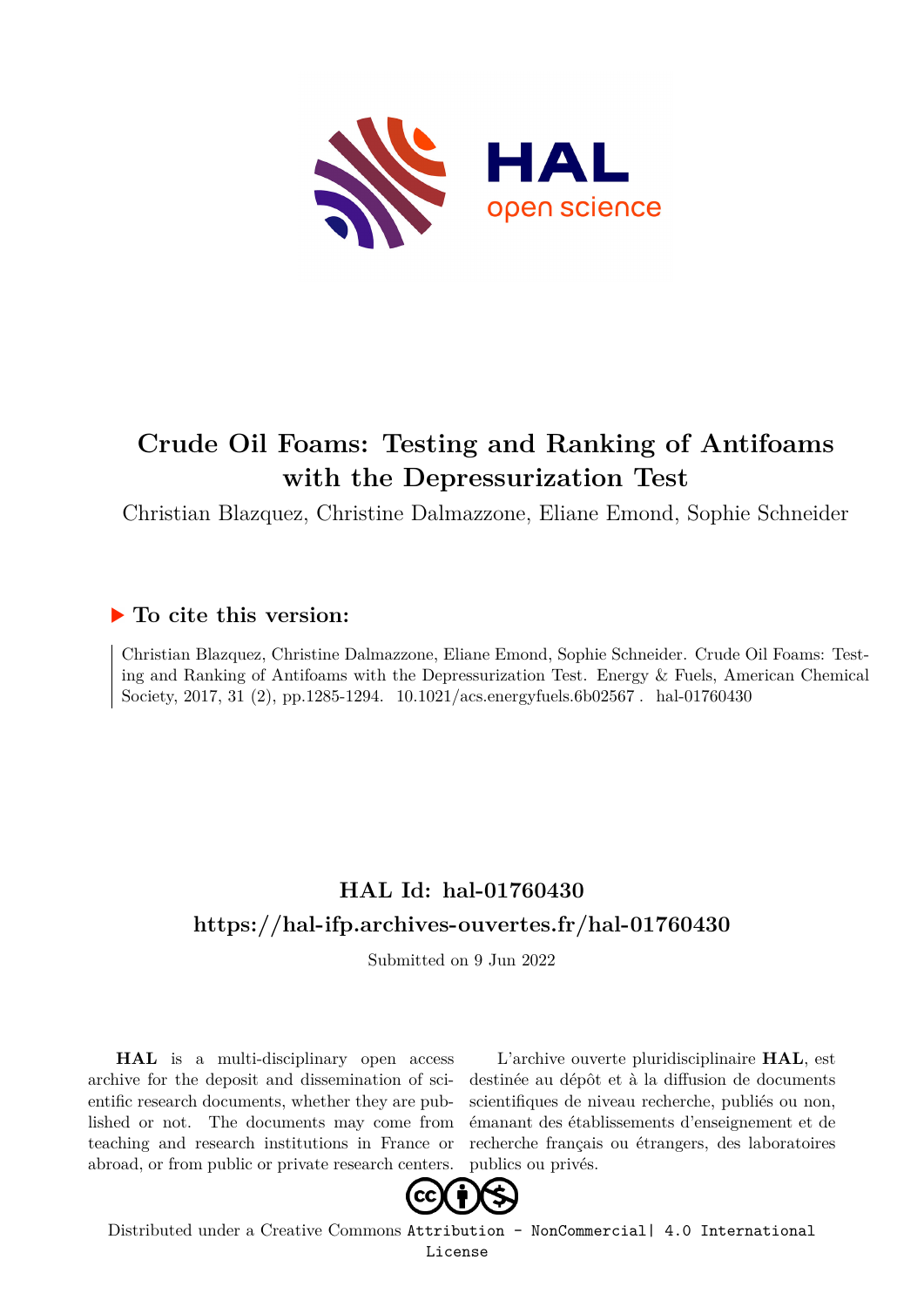## Crude Oil Foams: Testing and Ranking of Antifoams with the Depressurization Test

Christian Blázquez, $^\dagger$  Christine Dalmazzone, $^{*,\dagger}$  $^{*,\dagger}$  $^{*,\dagger}$  Eliane Emond, $^\ddagger$  and Sophie Schneider $^\ddagger$ 

<sup>†</sup>IFP Energies nouvelles, 1-4 Avenue de Bois-Préau, 92852 Rueil-Malmaison Cedex, France

 $^{\ddagger}$ Bluestar Silicones, 55 Rue des Frères Perret, 69192 Saint-Fons, France

ABSTRACT: The addition of chemicals is the most widely applied solution to prevent the formation of foam or to destroy it immediately after its generation as a result of its simplicity and efficiency. Among the different chemicals that can be used as antifoams or defoamers, polydimethylsiloxane (PDMS) oils are the most common, followed by fluorosilicone oils for the most severe cases. Nonetheless, there is no clear management on the selection of these additives; therefore, it is still based on a trialand-error basis. For this reason, we have studied the properties and effectiveness of different chemical additives by defining two parameters based on the logistic model developed for the study of the defoaming kinetics of crude oil foams formed by depressurization: the effect on the foamability or antifoamability effect (AE) and the effect on foam stability or destabilization effect (DE). Finally, we have tried to go further in the understanding of the mechanisms involved in foam breaking, looking for similitudes on the defoaming behavior in the different crude oils tested.

## INTRODUCTION

Dealing with unwanted foams during crude oil exploitation is a major issue. Big efforts have been carried out to prevent or destroy foams formed in the gas−liquid separator because the presence of foam reduces the production capacity. Furthermore, the presence of foam may damage the separation unit and the equipment downstream, leading to a shutting down of the refining process, causing a big economic loss.<sup>[1](#page-10-0)−</sup>

Several techniques have been developed to prevent foam formation or to improve its breaking up, such as spraying water onto the surface, mechanical breaking, increasing of the operational temperature, removal of the foamy agents, or using specially designed units.<sup>[2](#page-10-0),[4](#page-10-0)</sup> However, the most common method for foam control is still the addition of chemicals because of its ease of use as well as its effectiveness.<sup>[5](#page-10-0)−[11](#page-10-0)</sup> In this case, special chemical agents are added to prevent foam formation (antifoamers) or to destroy the foam already created (defoamers).

Industrial experience from the oil industry has shown that, among the different molecules that can be used as antifoaming or defoaming agents, silicone oils are the most effective molecules. Actually, polydimethylsiloxane (PDMS) oils are the most common antifoam agents used in the oil industry, followed by fluorosilicone oils for the most severe cases.<sup>[7,12](#page-10-0)−[14](#page-10-0)</sup> Actually, some recent works are focused on the evaluation of these chemicals as antifoams in crude oil samples.<sup>[15](#page-10-0)−[17](#page-10-0)</sup>

Nevertheless, there are other kinds of molecules that can be used as antifoams, principally phosphate esters, metallic soaps of fatty acids, sulfonate compounds, amides, polyglycols, glycol ethers, and alcohols. These molecules usually exhibit less antifoaming effect than silicone oils, but they biodegrade faster than PDMS. In addition, their impact on the refining crude oil catalytic processes is negligible, contrary to silicone and silica, which are usually catalytic poisons. For instance, several nonsilicone agents have been tested in a heavy crude oil from north

Alberta (diluted with 10% heptane), showing that a sulfosuccinate of sodium and a dispersion of long-chain fatty alcohols in water have a significant antifoaming effect. $11$ 

Despite the efforts carried out to understand the nonaqueous foam breaking mechanism, the selection of industrial antifoaming agents is still based on a trial-and-error basis, with no clear management. There are other considerations to take into account apart from the chemical structure of the surfactant: the solubility of the antifoaming agent, the presence of solids or gels on the gas−liquid interface, the oil and gas composition and properties, the operating conditions (thermal stability of the agent), or the impact that the agent may have in the post-treatment of crude oil.

It is noteworthy that most of the literature on defoaming and antifoaming chemicals is focused on the breaking of aqueous foams. Therefore, the theoretical developments concerning the mechanisms of defoaming were mainly performed on these systems. $^{18}$  $^{18}$  $^{18}$ 

Two different mechanisms have been proposed for aqueous foam breaking by non-soluble oils: fluid entrainment or pinch-off.<sup>[5,6](#page-10-0)</sup> In the first mechanism, an antifoam droplet spreads onto the gas−liquid surface, entraining the subjacent fluid with it and, by this way, creating a local film thinning and rupture. On the other hand, in the second mechanism, an antifoam droplet bridges the interface, creating a capillary instability, which destroys the liquid film. In both cases, the first condition needed is the entering of the antifoam droplet into the film lamellae. The definitions of the entering coefficient ( $E$ <sub>a/i</sub>), the spreading coefficient  $(S_{a/i})$ , and the bridging coefficient  $(B_{a/i})$ have been made based on thermodynamic criteria for capillary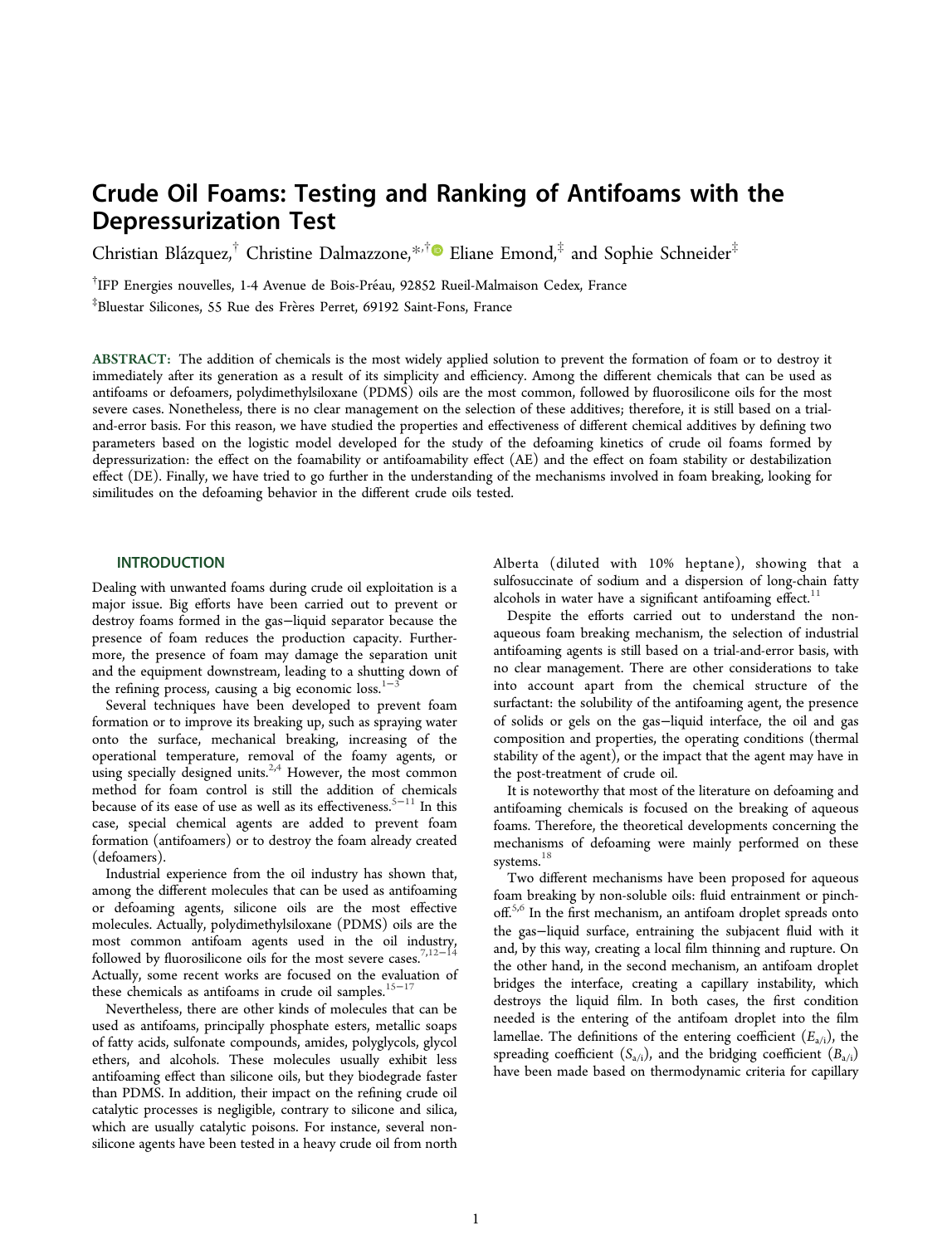<span id="page-2-0"></span>stability of the foam lamellae as a function of the different surface energies in the system

$$
E_{a/i} = \sigma_{w/g} + \sigma_{w/a} - \sigma_{a/g} \tag{1}
$$

$$
S_{a/i} = \sigma_{w/g} - \sigma_{w/a} - \sigma_{a/g} \tag{2}
$$

$$
B_{a/i} = \sigma_{w/g}^2 + \sigma_{w/a}^2 - \sigma_{a/g}^2 \tag{3}
$$

where  $\sigma$  is the surface tension and the subscripts w, g, and a refer to water, gas, and antifoam, respectively. On the other hand, Denkov differentiates between two types of antifoams: "fast" and "slow".<sup>[19](#page-10-0)</sup> The main property that differentiates between both types is the barrier to drop entry. This entry barrier has been defined as a function of the critical capillary pressure or the disjoining pressure,<sup>[6](#page-10-0),[19](#page-10-0)−[21](#page-10-0)</sup> where the threshold value of the entry barrier is somewhere between 15 and 20 Pa, which separates the fast antifoam region from the slow antifoam region. These mechanisms have been developed for three immiscible phases, i.e., water, gas, and an oily phase containing the antifoam. However, having positive values of these coefficients does not guarantee foam destruction, but they provide a basis for using these types of antifoams. With regard to crude oil foams, other considerations must be taken into account. First of all, the antifoam is usually injected, dissolved, or dispersed in an organic phase instead of an aqueous phase; therefore, it is hard to predict the aggregation state of the antifoams and, thus, the validity of these mechanisms. Furthermore, the solubility of the antifoaming agent, the presence of solids or gels on the gas/liquid interface, or the effect of the additive on downstream processes are also important to the selection of the additive. However, some authors have hypothesized that antifoams should work by spreading onto the gas-liquid interface. $^{11}$  $^{11}$  $^{11}$ 

As highlighted previously, the selection of additives and the prediction of foam behavior after chemical addition are quite complex and no mechanism has yet been clearly established for its understanding. The scope of this work was to develop a methodology for the study and ranking of chemical additives. This methodology is mainly based on the depressurization foaming test that has been presented and thoroughly described in a previous paper.<sup>[22](#page-10-0)</sup> Furthermore, we propose a new way to study and compare the effect of the antifoaming chemical additives in terms of impact on both foamability and foam stability.

#### MATERIALS AND METHODS

Fluid Selection. Four crude oils with different American Petroleum Institute (API) gravities have been chosen to perform antifoaming tests. Their properties are summarized in Table 1. In all cases, crude oils were dehydrated  $(<0.5\%$  H<sub>2</sub>O). A rheological characterization was performed using a rheometer with imposed stress (Haake RS150). In this work, we have used coaxial cylinders (statortype Z40 smooth with an inner diameter of 43.4 mm and rotor-type

## Table 1. Crude Oil Properties: Density  $(\rho)$ , API Gravity, Viscosity  $(\mu)$ , and Surface Tension  $(\sigma)$

| crude<br>oil   | $\rho$ at 20 °C<br>$\left({\rm kg/m^3}\right)$ | API gravity<br>(deg) | $\mu$ at 20 °C<br>(mPa s) | $\sigma$ at 20 °C<br>(mN/m) |
|----------------|------------------------------------------------|----------------------|---------------------------|-----------------------------|
| Z <sub>1</sub> | 890                                            | 27                   | 37                        | 25.4                        |
| 72             | 908                                            | 24                   | 76                        | 27.5                        |
| M1             | 921                                            | 22                   | 173                       | 27.8                        |
| M <sub>2</sub> | 921                                            | 22                   | 185                       | 28.9                        |

Z40 smooth with an inner diameter of 40 mm diameter) with shear rates between 0 and 1000  $\rm s^{-1}$  at different temperatures (from 20 to 40 °C). The density was measured with a densimeter Anton Paar DMA 4500M between 20 and 60 °C. The checking of the water content was made using a Metrohm 787 Titrino, which measures the amount of water by the Karl Fischer method. The surface tension was obtained using a drop tensiometer Krüss DSA 25 at a laboratory temperature  $(20 \pm 2 \degree C)$ .

Several silicone oils have been used as antifoam agents: four different PDMS silicones with different kinematic viscosities, two modified PDMS silicones, three hydroxyl-terminated PDMS, and two fluorosilicones. The antifoam solutions were created by diluting the selected silicone in an adequate solvent at 30% in volume. The properties of the different silicones and the solvent used are gathered in [Table 2.](#page-3-0)

Crude Oil Foam Tests. The depressurization foaming test that we have developed in our laboratory has been thoroughly described in a recent paper.<sup>[22](#page-10-0)</sup> This test is similar to the test developed by Fraga et al.,<sup>[15](#page-10-0)−[17](#page-10-0)</sup> but with some modifications in the design of the test, as in the data treatment and analysis. The principle is shown in [Figure 1.](#page-3-0) The system consists of a high-pressure−high-temperature (HP−HT) aging cell made of stainless steel. After saturation of the crude oil with gas at a fixed pressure under agitation, the cell is depressurized by the instant opening of the ball valve. The mixture of oil and gas flows through a needle valve and a coil tube and fills a graduated glass tube. When the foam volume reaches the desired level (50 mL in our tests), the ball valve is immediately closed and the evolutions of both the air/foam and foam/liquid interfaces are recorded with a camera. The presence of the needle valve is the major difference between this test setup and the setup by Fraga et al. The purpose of this valve is to create a sufficient pressure drop, allowing for the increase of the test repeatability because the system is less impacted by any uncertainty caused by friction differences during the closing of the ball valve. The registered data (total volume  $V_t$  and liquid volume  $V_l$ ) are then processed by means of an image analysis software. In the case of antifoaming tests, the chemical additives to be tested are first diluted in a suitable solvent before being added in the crude oil by means of a precision syringe.

Prior to oil saturation, a desired quantity of antifoam solution is added to the crude oil and the mixture is then agitated (60 min) to homogenize it. All antifoam tests were carried out with 5 bar of saturation gas (CO<sub>2</sub> or CH<sub>4</sub>) at a laboratory temperature (20  $\pm$  2 °C). All tests were performed with 40 ppm of surfactant active matter, which is usually recommended by the providers to avoid an overdosing. In all cases, blank tests were performed to determine the effects of the solvent on the foamability and foam stability, showing that both cyclohexane and xylene have no measurable effect, while methyl isobutyl ketone has a slight effect on the foamability but no effect on the stability of the foam.

In the case of crude oils alone, the defoaming kinetic curves exhibit a sigmoidal shape that can be adequately fitted by the logistic model, as presented in a previous paper. $^{22}$  $^{22}$  $^{22}$  This model has also been used in the case of foaming tests with chemical additives.<sup>[23](#page-10-0)</sup> The evolution of the normalized volume of foam with time can be described by eq 4, with three adjustable parameters  $(A_2, t_0, \text{ and } p)$ . In that case, the foam volume is normalized with the maximum quantity of foam that the system can create at the test conditions  $\left(V_{\text{f}}/V_{\text{f}}^0\right)$  and varies from 100 to 0%. However, it is noteworthy that the volume of foam can also be normalized with respect to the total volume of liquid used in the experiment  $(V^{\text{inf}}_{1})$ , i.e., the volume of liquid recovered when all of the foam has broken), as shown by [eq 5](#page-3-0). Here, the normalized foam volume varies from  $A'_1$  ( $V_f^0/V_1^{\text{inf}} > 100\%$ ) to 0%. This parameter  $A'_1$ , which represents the ratio between the maximum foam volume that is possible to create in the test conditions and the total volume of liquid in the system  $(A'_1 = V_f^0/V_1^{\text{inf}})$ , can be considered as a foamability index. On the other hand, parameter  $A^\prime_{\ 2}$  results from the multiplication of  $A_2$ by  $A'_{1}$ . .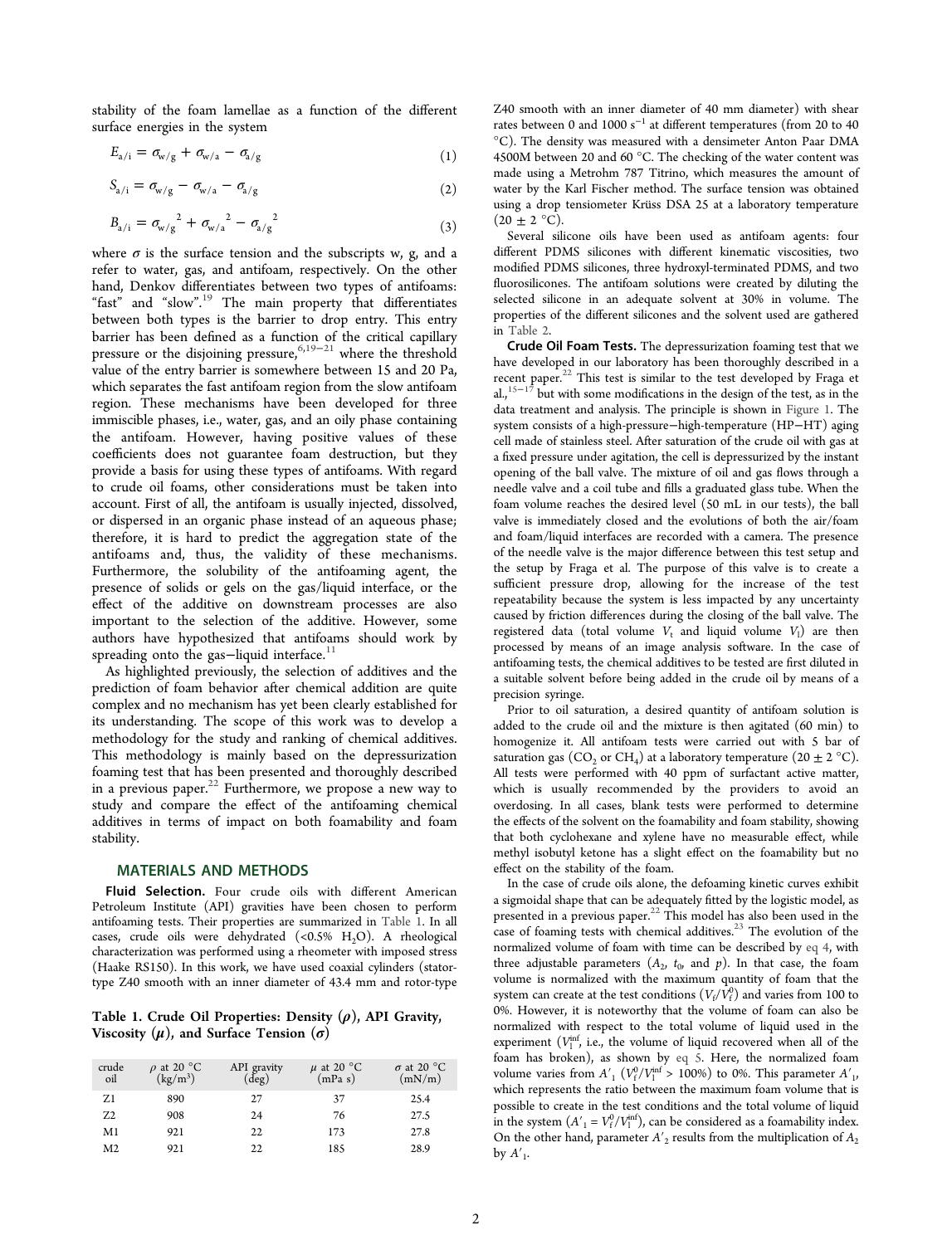| silicone         | type              | $\rho$ (kg/m <sup>3</sup> ) | $\nu$ (cSt) | provider                  | solvent     |
|------------------|-------------------|-----------------------------|-------------|---------------------------|-------------|
| S <sub>1</sub>   | <b>PDMS</b>       | 970                         | 1000        | <b>Bluestar Silicones</b> | cyclohexane |
| S <sub>2</sub>   | <b>PDMS</b>       | 970                         | 12500       | <b>Bluestar Silicones</b> | cyclohexane |
| S <sub>3</sub>   | <b>PDMS</b>       | 973                         | 60000       | <b>Bluestar Silicones</b> | cyclohexane |
| S <sub>4</sub>   | <b>PDMS</b>       | 973                         | 500000      | <b>Bluestar Silicones</b> | cyclohexane |
| S <sub>5</sub>   | modified PDMS     |                             |             | <b>Bluestar Silicones</b> | cyclohexane |
| S <sub>9</sub>   | modified PDMS     | 910                         | 160         | Momentive                 | xylene      |
| SOH <sub>1</sub> | hydroxylated PDMS | 973                         | 14000       | <b>Bluestar Silicones</b> | xylene      |
| SOH <sub>2</sub> | hydroxylated PDMS | 973                         | 50000       | <b>Bluestar Silicones</b> | xylene      |
| SOH <sub>3</sub> | hydroxylated PDMS | 973                         | 135000      | <b>Bluestar Silicones</b> | xylene      |
| FS1              | fluorosilicone    | 1120                        | 20000       | Momentive                 | cyclohexane |
| FS <sub>2</sub>  | fluorosilicone    | 1248                        | 10000       | Dow Corning               | <b>MIBK</b> |
|                  |                   |                             |             |                           |             |

<span id="page-3-0"></span>Table 2. Silicone Properties (Provided by the Supplier) and Solvent Used for the Antifoaming Solution<sup>a</sup>

*a*MIBK = methyl isobutyl ketone.



Figure 1. Principle of the foaming test by depressurization (left) and parameters recorded during the foaming test in the graduated test tube (right).

$$
\frac{V_{\rm f}}{V_{\rm f}^0} = \frac{1 - A_2}{1 + \left(\frac{t}{t_0}\right)^p} + A_2
$$
\n(4)

$$
\frac{V_{\rm f}}{V_1^{\rm inf}} = \frac{A_1' - A_2'}{1 + \left(\frac{t}{t_0}\right)^p} + A_2' \tag{5}
$$

Antifoamability Effect and Destabilizing Effect Definitions. We have defined two criteria based on [eqs 4](#page-2-0) and 5 parameters to simplify the comparison between the different chemical additives in terms of effect on the foamability (i.e., the effect on the initial foam volume) and foam stability (i.e., the effect on the foam volume after a certain period of time).

The antifoamability effect (AE) can be defined as the capacity of a surfactant to prevent foam formation or to reduce the amount of foam created. In our case, we have related this property to the foamability index, defined as the maximum amount of foam that the system can create at the test conditions. Mathematically, it can be expressed as shown in eq 6.

$$
AE = \frac{A'_{1,\text{with antifoam}} - A'_{1,\text{without antifoam}}}{A'_{1,\text{without antifoam}}} \times 100
$$
 (6)

This new index is expressed as a percentage and shows the reduction rate of the foam created compared to the oil system without additive. Therefore, antifoamers can be easily classified according to their effectiveness. If  $AE > 0$ , then the chemical shows a foaming effect. If  $AE = 0$ , then the chemical has no effect. If  $AE < 0$ , then the chemical prevents foam formation, with the effect being all the more important as the absolute value of AE is high.

The destabilizing effect (DE) is defined as the effect of the chemical compound on the foam stability. It can be related to the end-life time of the foam but it is worth noting that the different additives may have a different impact on the different stages of the life of the foam. To take this into account, we have defined the effect on the foam stability



**Figure 2.** Modeled defoaming kinetic of crude oil Z1 (black line) with respect to chemical additive defoaming kinetics with 5 bar of CO<sub>2</sub>: S1 (empty blue diamonds), S2 (empty green squares), S3 (empty orange triangles), S4 (red crosses), FS1 (brown dashes), and FS2 (greenish plus signs).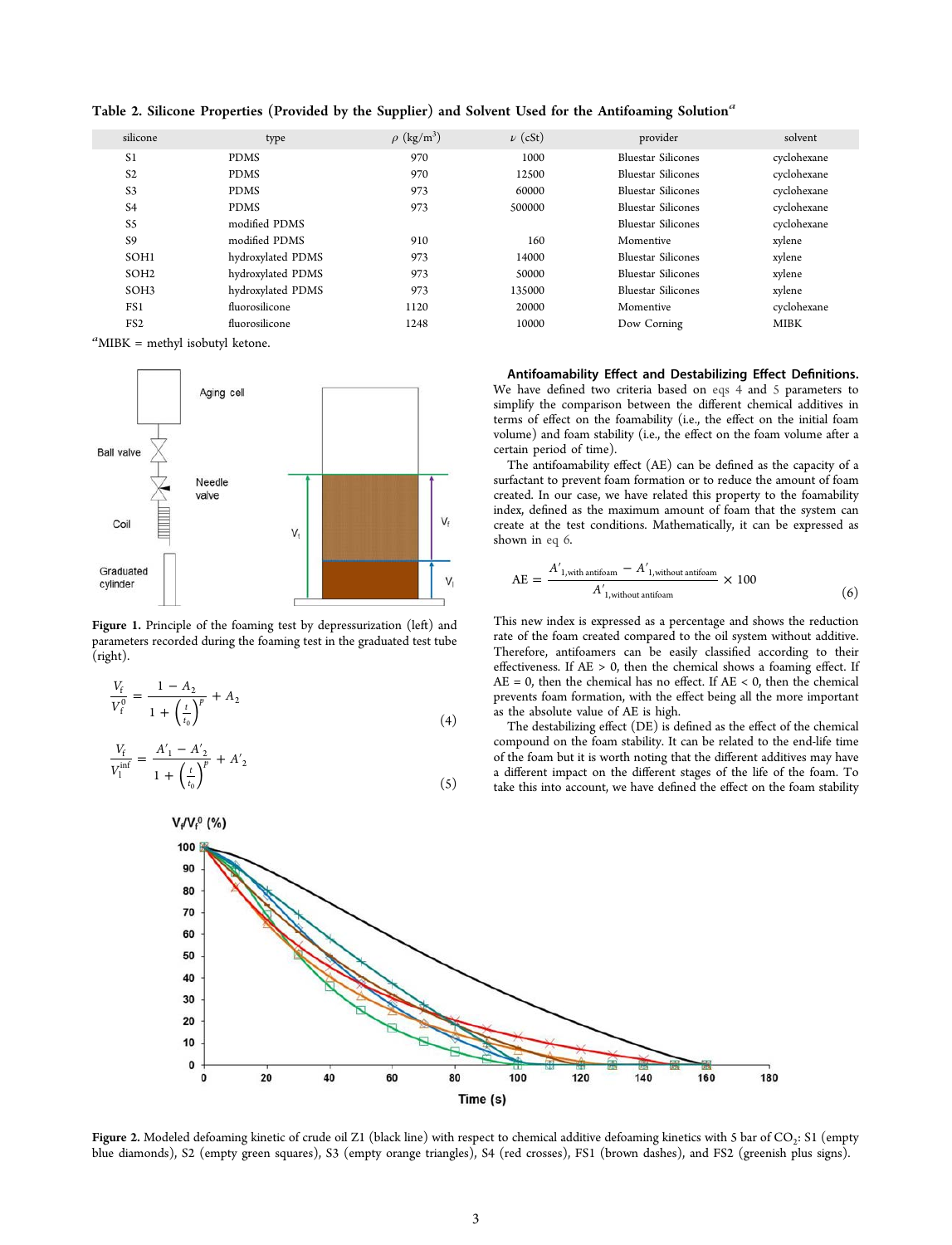<span id="page-4-0"></span>

Figure 3. Modeled defoaming kinetic of crude oil M1 (black line) with respect to chemical additive defoaming kinetics with 5 bar of CO<sup>2</sup> : S1 (empty blue diamonds), S2 (empty green squares), S3 (empty orange triangles), S4 (red crosses), and FS1 (brown dashes).



**Figure 4.** Modeled defoaming kinetic of crude oil Z2 (black line) with respect to chemical additive defoaming kinetics with 5 bar of CO<sub>2</sub>: SOH1 (dark green diamonds), SOH2 (dark red squares), SOH3 (dark blue triangles), and S9 (empty purple circles).

as a function of two indexes, which compare both half-life  $(t_{50\%})$  and end-life  $(t_f)$  times of foams with and without antifoam. It is noteworthy not to confuse this effect with a defoamer effect because a defoamer is added once the foam is already created, while in our tests, the additive is mixed with the crude oil prior to foam tests. These two indexes can be expressed as follows:

$$
DE I = \frac{t_{50\%,\text{with antifoam}}}{t_{50\%,\text{without antifoam}}} \tag{7}
$$

$$
DE II = \frac{t_{f, with antifoam}}{t_{f, without antifoam}}
$$
\n(8)

Therefore, as in the case of AE, surfactants can be classified according to their destabilizing effect. If  $DE I < 1$  and  $DE II < 1$ , then the chemical shows a significant destabilizing effect. If DE I < 1 and DE II > 1, then the chemical acts at early stages of the lifetime of the foam with a stabilizing effect at the end of its life. If  $DE I > 1$  and  $DE II < 1$ , then the chemical stabilizes the foam at the early stages of the lifetime of the foam but has a destabilizing effect at the end. If DE I > 1 and DE II > 1, the chemical stabilizes the foam.

## RESULTS AND DISCUSSION

Additive Efficiency in Crude Oils with  $CO<sub>2</sub>$ . All tests were carried out in the same conditions, i.e., with 5 bar of  $CO<sub>2</sub>$ at controlled room temperature  $(20 \pm 2 \degree C)$  and with 40 ppm of active matter of silicone additive. Each test was performed at least 3 times, with a maximum deviation of 10% for the foam volume and 7% for total and free liquid volumes. In addition, for modeling, at least three valid tests have to be considered. However, as a result of oil sample availability, we were not able to test all silicone additives with the same oil. The different tests performed are described as follows: oil Z1, silicones S1, S2, S3, and S4 and fluorosilicones FS1 and FS2; oil M1, silicones S1, S2, S3, and S4 and fluorosilicone FS1; oil Z2, silicones SOH1, SOH2, and SOH3 and modified silicone S9; and oil M2, silicones SOH1, SOH2, and SOH3, modified silicones S5 and S9, and silicone S2.

[Figures 2](#page-3-0)−[5](#page-5-0) show the best fitted curve given by [eq 4](#page-2-0) for each oil. The parameters of the model are displayed in [Tables 3](#page-5-0) and [4](#page-5-0). With regard to these figures, it is possible to observe that each additive has a different effect on the behavior of the foam.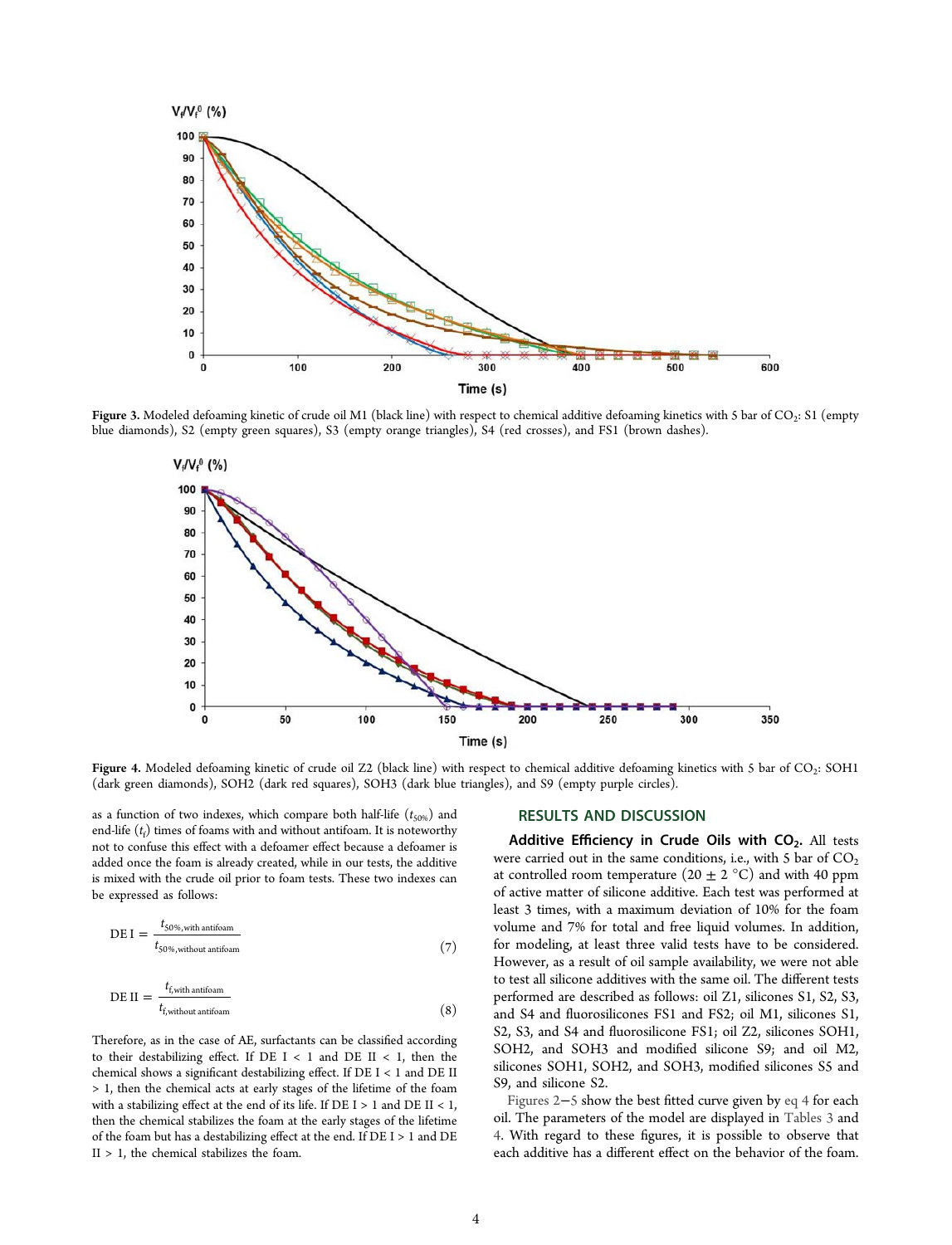<span id="page-5-0"></span>

**Figure 5.** Modeled defoaming kinetic of crude oil M2 (black line) with respect to chemical additive defoaming kinetics with 5 bar of CO<sub>2</sub>: SOH1 (dark green diamonds), SOH2 (dark red squares), SOH3 (dark blue triangles) S2 (empty green squares), S5 (pink asterisks), and S9 (empty purple circles).

Table 3. Logistic Model Parameters [\(eqs 4](#page-2-0) and [5\)](#page-3-0) for Oil Samples Z1 and Z2 with 40 ppm of Silicone Additive and 5 bar of  $\overline{CO_2}^a$ 

|                |                  |                 |                |               | eq4              |       |                |              | eq <sub>5</sub> |       |          |
|----------------|------------------|-----------------|----------------|---------------|------------------|-------|----------------|--------------|-----------------|-------|----------|
| oil sample     | silicone         | gas             | A <sub>2</sub> | $t_0$         | $\boldsymbol{p}$ | $R^2$ | $\chi^2$       | $A'_1$       | $A'_2$          | $R^2$ | $\chi^2$ |
| Z <sub>1</sub> |                  | CO <sub>2</sub> | $-85 \pm 12$   | $142 \pm 11$  | $1.45 \pm 0.15$  | 0.967 | 31             | $179 \pm 10$ | $-152 \pm 16$   | 0.941 | 192      |
|                | S <sub>1</sub>   | CO <sub>2</sub> | $-36 \pm 7$    | $55 \pm 9$    | $1.62 \pm 0.21$  | 0.965 | 31             | $150 \pm 11$ | $-53 \pm 9$     | 0.959 | 112      |
|                | S <sub>2</sub>   | CO <sub>2</sub> | $-18 \pm 6$    | $36 \pm 3$    | $1.72 \pm 0.14$  | 0.981 | 18             | $139 \pm 6$  | $-25 \pm 4$     | 0.984 | 39       |
|                | S <sub>3</sub>   | CO <sub>2</sub> | $-30 \pm 4$    | $46 \pm 7$    | $1.19 \pm 0.12$  | 0.964 | 25             | $145 \pm 9$  | $-44 \pm 6$     | 0.958 | 91       |
|                | S4               | CO <sub>2</sub> | $-35 \pm 4$    | $57 \pm 12$   | $1.06 \pm 0.11$  | 0.961 | 24             | $153 \pm 9$  | $-54 \pm 6$     | 0.963 | 77       |
|                | FS1              | CO <sub>2</sub> | $-64 \pm 8$    | $81 \pm 7$    | $1.17 \pm 0.15$  | 0.984 | 11             | $158 \pm 11$ | $-101 \pm 12$   | 0.975 | 61       |
|                | FS <sub>2</sub>  | CO <sub>2</sub> | $-204 \pm 127$ | $186 \pm 79$  | $1.20 \pm 0.15$  | 0.982 | 16             | $192 \pm 21$ | $-388 \pm 79$   | 0.887 | 302      |
| Z <sub>2</sub> |                  | CO <sub>2</sub> | $-432 \pm 13$  | $1055 \pm 57$ | $0.99 \pm 0.07$  | 0.992 | $\overline{7}$ | $221 \pm 7$  | $-950 \pm 36$   | 0.986 | 65       |
|                | SOH1             | CO <sub>2</sub> | $-32 \pm 10$   | $90 \pm 11$   | $1.49 \pm 0.13$  | 0.966 | 29             | $173 \pm 8$  | $-55 \pm 6$     | 0.966 | 98       |
|                | SOH <sub>2</sub> | CO <sub>2</sub> | $-43 \pm 8$    | $104 \pm 10$  | $1.34 \pm 0.07$  | 0.989 | 9              | $175 \pm 4$  | $-75 \pm 4$     | 0.988 | 32       |
|                | SOH3             | CO <sub>2</sub> | $-65 \pm 6$    | $107 \pm 7$   | $1.02 \pm 0.10$  | 0.972 | 19             | $180 \pm 6$  | $-116 \pm 7$    | 0.976 | 71       |
|                | S9               | CO <sub>2</sub> | $-245 \pm 48$  | $259 \pm 28$  | $1.64 \pm 0.17$  | 0.964 | 35             | $222 \pm 8$  | $-534 \pm 27$   | 0.962 | 208      |
| $-2$           |                  |                 |                |               |                  |       |                |              |                 |       |          |

 ${}^aR^2$  and  $\chi^2$  are statistical parameters.

Table 4. Logistic Model Parameters [\(eqs 4](#page-2-0) and [5\)](#page-3-0) for Oil Samples M1 and M2 with 40 ppm of Silicone Additive and 5 bar of  $\operatorname{Gas}^a$ 

|                |                  |                 |              |              | eq4              |       |          |              | eq <sub>5</sub> |       |          |
|----------------|------------------|-----------------|--------------|--------------|------------------|-------|----------|--------------|-----------------|-------|----------|
| oil sample     | silicone         | gas             | $A_{2}$      | $t_0$        | $\boldsymbol{p}$ | $R^2$ | $\chi^2$ | $A'_1$       | A'              | $R^2$ | $\chi^2$ |
| M1             |                  | CO <sub>2</sub> | $-50 \pm 5$  | $281 \pm 9$  | $2.08 \pm 0.14$  | 0.980 | 24       | $277 \pm 9$  | $-137 \pm 11$   | 0.968 | 304      |
|                | S1               | CO <sub>2</sub> | $-51 \pm 7$  | $150 \pm 12$ | $1.25 \pm 0.17$  | 0.935 | 42       | $168 \pm 9$  | $-86 \pm 8$     | 0.962 | 105      |
|                | S <sub>2</sub>   | CO <sub>2</sub> | $-45 \pm 7$  | $194 \pm 18$ | $1.13 \pm 0.05$  | 0.985 | 9        | $162 \pm 4$  | $-73 \pm 3$     | 0.982 | 38       |
|                | S <sub>3</sub>   | CO <sub>2</sub> | $-42 \pm 18$ | $183 \pm 46$ | $1.06 \pm 0.12$  | 0.904 | 63       | $163 \pm 9$  | $-68 \pm 7$     | 0.920 | 185      |
|                | S4               | CO <sub>2</sub> | $-59 \pm 15$ | $158 \pm 32$ | $0.99 \pm 0.08$  | 0.985 | 7        | $156 \pm 5$  | $-92 \pm 5$     | 0.988 | 25       |
|                | FS1              | CO <sub>2</sub> | $-7 \pm 2$   | $96 \pm 3$   | $1.60 \pm 0.08$  | 0.974 | 12       | $146 \pm 4$  | $-10 \pm 2$     | 0.982 | 28       |
| M <sub>2</sub> |                  | CO <sub>2</sub> | $-97 \pm 10$ | $405 \pm 19$ | $2.12 \pm 0.33$  | 0.949 | 48       | $302 \pm 23$ | $-272 \pm 19$   | 0.968 | 338      |
|                | SOH1             | CO <sub>2</sub> | $-37 \pm 16$ | $212 \pm 44$ | $1.20 \pm 0.13$  | 0.950 | 38       | $180 \pm 14$ | $-67 \pm 11$    | 0.894 | 270      |
|                | SOH <sub>2</sub> | CO <sub>2</sub> | $-57 \pm 9$  | $282 \pm 17$ | $1.11 \pm 0.09$  | 0.976 | 18       | $195 \pm 8$  | $-111 \pm 8$    | 0.969 | 86       |
|                | SOH3             | CO <sub>2</sub> | $-84 \pm 7$  | $359 \pm 25$ | $0.96 \pm 0.07$  | 0.976 | 16       | $184 \pm 7$  | $-154 \pm 9$    | 0.966 | 78       |
|                | S9               | CO <sub>2</sub> | $-69 \pm 8$  | $332 \pm 17$ | $1.76 \pm 0.17$  | 0.957 | 37       | $300 \pm 14$ | $-203 \pm 17$   | 0.952 | 369      |
|                | S <sub>2</sub>   | CO <sub>2</sub> | $-40 \pm 19$ | $144 \pm 29$ | $1.46 \pm 0.21$  | 0.949 | 26       | $179 \pm 14$ | $-72 \pm 9$     | 0.955 | 71       |
|                | S5               | CO <sub>2</sub> | $-54 \pm 17$ | $219 \pm 33$ | $1.50 \pm 0.13$  | 0.981 | 15       | $202 \pm 12$ | $-108 \pm 11$   | 0.965 | 107      |
|                |                  | CH <sub>4</sub> | $-106 \pm 8$ | $550 \pm 23$ | $1.45 \pm 0.08$  | 0.984 | 14       | $231 \pm 6$  | $-243 \pm 9$    | 0.984 | 75       |
|                | S <sub>2</sub>   | CH <sub>4</sub> | $-17 \pm 3$  | $169 \pm 6$  | $1.71 \pm 0.06$  | 0.993 | 5        | $175 \pm 4$  | $-30 \pm 2$     | 0.994 | 13       |

 ${}^aR^2$  and  $\chi^2$  are statistical parameters.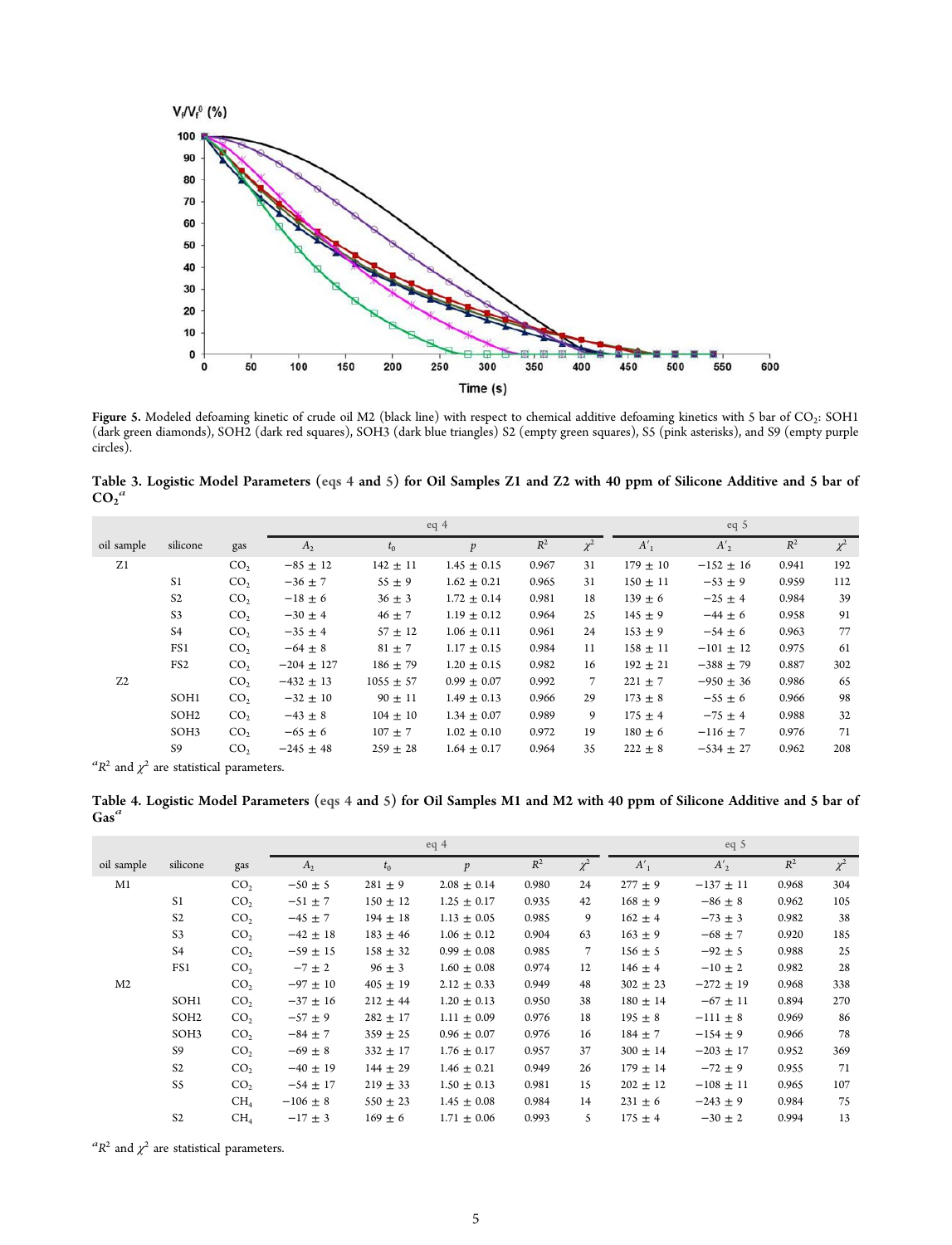| oil            | additive         | AE $(\% )$     | AE?      | DE I            | DE II           | DE?               |
|----------------|------------------|----------------|----------|-----------------|-----------------|-------------------|
| Z1             | S <sub>1</sub>   | $-16$          |          | $0.55 \pm 0.06$ | $0.66 \pm 0.10$ | $\sqrt{\sqrt{2}}$ |
|                | S <sub>2</sub>   | $-22$          |          | $0.42 \pm 0.03$ | $0.62 \pm 0.09$ |                   |
|                | S <sub>3</sub>   | $-19$          |          | $0.44 \pm 0.04$ | $0.80 \pm 0.16$ |                   |
|                | S4               | $-14$          |          | $0.49 \pm 0.06$ | $0.97 \pm 0.27$ | $\sqrt{\times}$   |
|                | FS1              | $-12$          |          | $0.56 \pm 0.06$ | $0.75 \pm 0.11$ |                   |
|                | FS <sub>2</sub>  | 7              | X        | $0.67 \pm 0.28$ | $0.65 \pm 0.29$ |                   |
| M1             | S <sub>1</sub>   | $-39 \pm 1$    |          | $0.42 \pm 0.02$ | $0.65 \pm 0.07$ |                   |
|                | S <sub>2</sub>   | $-42 \pm 1$    |          | $0.55 \pm 0.04$ | $1.00 \pm 0.18$ | VΧ                |
|                | S <sub>3</sub>   | $-41 \pm 1$    |          | $0.51 \pm 0.08$ | $1.05 \pm 0.54$ | $\sqrt{\times}$   |
|                | <b>S4</b>        | $-44 \pm 1$    |          | $0.36 \pm 0.03$ | $0.69 \pm 0.14$ |                   |
|                | FS1              | $-47 \pm 1$    |          | $0.44 \pm 0.01$ | $1.35 \pm 0.45$ | √×                |
| Z <sub>2</sub> | SOH1             | $-22 \pm 1$    |          | $0.61 \pm 0.09$ | $0.81 \pm 0.19$ |                   |
|                | SOH <sub>2</sub> | $-21 \pm 1$    |          | $0.62 \pm 0.08$ | $0.81 \pm 0.14$ |                   |
|                | SOH3             | $-18 \pm 1$    |          | $0.45 \pm 0.04$ | $0.69 \pm 0.08$ |                   |
|                | S9               | $0.7 \pm 0.1$  | X        | $0.83 \pm 0.18$ | $0.63 \pm 0.08$ |                   |
| M <sub>2</sub> | SOH1             | $-40 \pm 3$    |          | $0.55 \pm 0.08$ | $1.18 \pm 0.59$ | $\sqrt{\times}$   |
|                | SOH <sub>2</sub> | $-35 \pm 2$    |          | $0.59 \pm 0.05$ | $1.14 \pm 0.24$ | $\sqrt{\times}$   |
|                | SOH3             | $-39 \pm 2$    |          | $0.52 \pm 0.04$ | $1.04 \pm 0.14$ | $\sqrt{\times}$   |
|                | S <sub>2</sub>   | $-41 \pm 3$    |          | $0.40 \pm 0.04$ | $0.66 \pm 0.17$ |                   |
|                | S5               | $-33 \pm 2$    |          | $0.55 \pm 0.07$ | $0.80 \pm 0.17$ |                   |
|                | S9               | $-0.6 \pm 0.1$ | $\times$ | $0.83 \pm 0.09$ | $1.00 \pm 0.11$ | VΧ                |
|                |                  |                |          |                 |                 |                   |

<span id="page-6-0"></span>Table 5. Effects on Foamability (AE) and Foam Stability (DE) of Silicones on Different Crude Oils with 5 bar of CO<sub>2</sub> and 40 ppm of Active Matter<sup>a</sup>

*a*√, the additive has an effect; ×, the additive has a very small or no effect. The best additive is in bold.



**Figure 6.** Modeled defoaming kinetic of crude oil M2 without additive with CO<sub>2</sub> (dark blue line) and with CH<sub>4</sub> (pink line) and with 40 ppm of silicone S2 with  $CO_2$  (empty dark blue squares) and with  $CH_4$  (empty pink triangles).

In all cases, it is possible to notice a destabilizing effect, which varies in function of the oil used. There are three principal behaviors: a complete destabilizing effect, where the foam breakdown is faster with the addition of the silicone, an initial destabilizing effect followed by a stabilization effect at the end of the lifetime of the foam (see [Figures 2](#page-3-0) and [4](#page-4-0)), and the particular defoaming kinetic of silicone S9, which exhibits a completely different behavior from the other additives (see [Figure 4](#page-4-0) and [5](#page-5-0)). This silicone tends to stabilize the foam at the first stages of the lifetime of the foam (even more than crude oil alone for the case of oil Z2; [Figure 4\)](#page-4-0), and then the destruction of the foams takes place in a nearly linear manner.

To compare the efficiency of each additive and the effect of the crude oil, we have estimated the values of the destabilizing

effect as shown in [eqs 7](#page-4-0) and [8](#page-4-0) (see Table 5). On the one hand, all additives have a value of DE I lower than 1, which shows that, in all cases, the half-life time of the foam is reduced. As said before, it is worth mentioning the case of silicone S9, for which the DE I values are 0.83 for both oils Z2 and M2. For these oils, this silicone shows less effect than the other silicones at the early stages of the lifetime of the foam. On the other hand, the effectiveness of the silicones varies a lot with regard to the destabilizing effect at the end-life time of the foam (DE II). Some of the additives have a small impact on the foam lifetime (silicone S4 in oil Z1), no effect (silicone S2 in oil M1 or S9 in oil M2), or the opposite effect (silicones SOH1 and SOH2 in oil M2 or FS1 in oil M1). In addition, it is possible to observe that the crude oil also has an impact on the additive efficiency.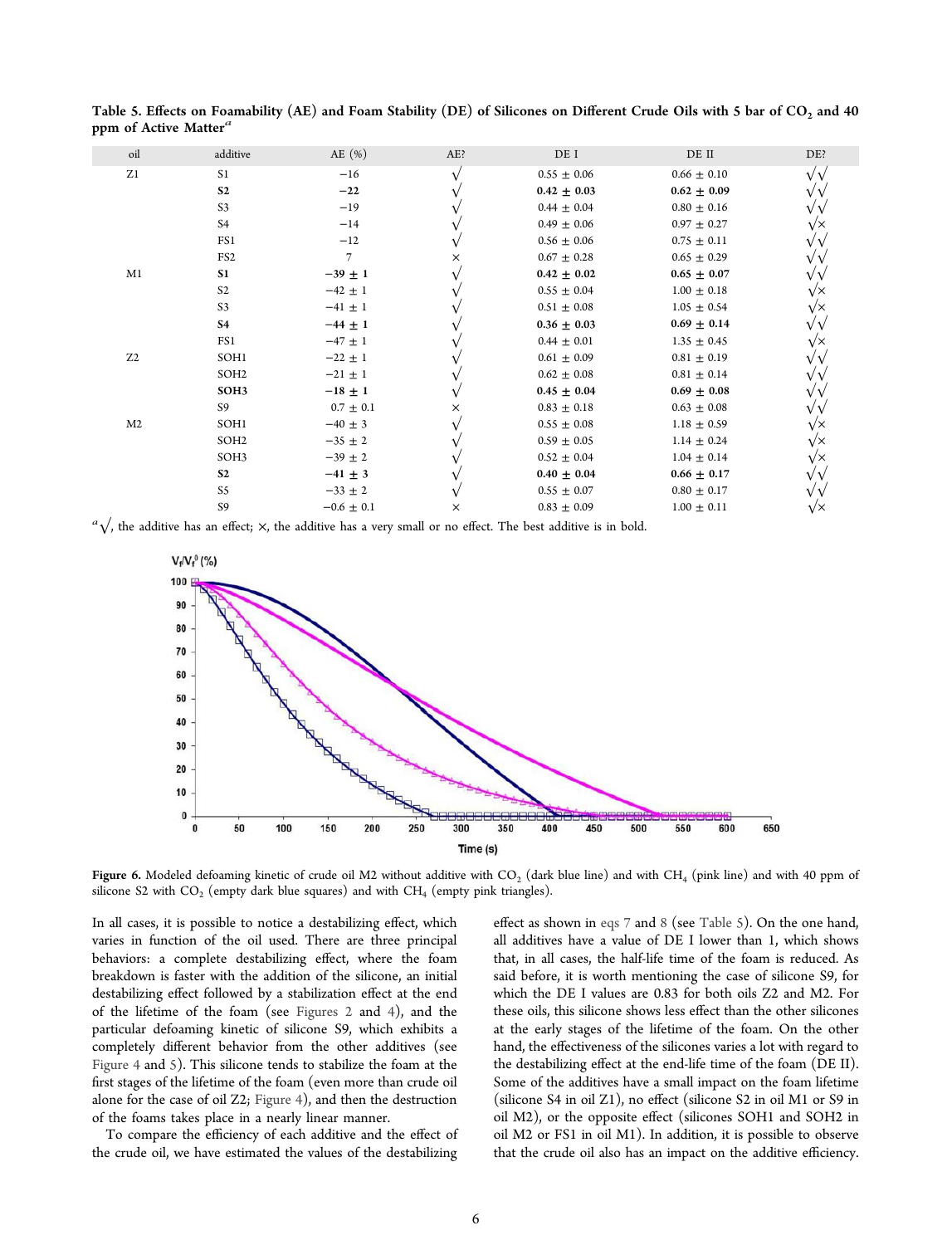For instance, silicone S2 is the most performing in terms of foam breaking in oils Z1 and M2 but not in oil M1 (no effect at the end of the lifetime of the foam). In the same way, fluorosilicone FS1 is quite performing in oil Z1 but increases the lifetime of oil M1 by 35%. This leads to the deduction that the crude oil properties and composition have a strong impact on the additive effectiveness.

With regard to the effect on foamability AE ([eq 6](#page-3-0) and [Table](#page-6-0) [5](#page-6-0)), almost all additives exhibit a significant effect. Furthermore, if we compare the results oil by oil, we observe that the effectiveness is of the same order of magnitude for each additive, except S9 and FS2. Silicone S9 shows no effect on foamability and can be considered as a pure foam breaker, while fluorosilicone FS2 has a foaming effect despite the reverse effect of its solvent  $(AE_{MBK} = -9.5\%)$ .

When both effects (AE and DE) are taken into account, it is possible to select the most performing additive for each crude oil. For oils Z1 and M2, the most effective silicone is S2. For oil Z2, hydroxylated silicone SOH3 shows the strongest destabilizing effect. For oil M1, silicones S1 or S4 both have similar performances.

Effect of the Saturation Gas. The nature of the saturation gas may have an impact on the behavior of the foam.<sup>[22](#page-10-0)</sup> For this reason, we have tested silicone S2 in crude oil M2 using methane as the saturation gas, because it is more representative of the associated gas encountered on the field than  $CO_2$ . The effect of the nature of the gas on both defoaming curves with and without additive is displayed in [Figure 6.](#page-6-0) With to the effect of the additive, it is possible to observe that silicone has a destabilizing effect with both gases. Moreover, the shape of both curves is similar. However, in both cases (with and without additive), foams with  $CH_4$  are more stable than foams with  $CO_2$  (see [Figure 6](#page-6-0) and Table 6). Also, it is worth

Table 6. Effects on Foamability (AE) and Foam Stability (DE) of Silicone S2 on Crude Oil M2 with 5 bar of Gas and 40 ppm of Active Matter $a$ 

| gas             | AE(%)       | AE? | DE I            | DE II           | DE?              |
|-----------------|-------------|-----|-----------------|-----------------|------------------|
| CO <sub>2</sub> | $-41 \pm 3$ |     | $0.40 \pm 0.04$ | $0.66 \pm 0.17$ | $\sqrt{\sqrt{}}$ |
| CH.             | $-24 \pm 1$ |     | $0.55 \pm 0.02$ | $0.87 \pm 0.09$ | $\sqrt{\sqrt{}}$ |

 $a<sup>a</sup>\sqrt{ }$ , the additive has an effect;  $\times$ , the additive has a very small or no effect.

mentioning that S2 decreases the foamability for both gases, with this effect being stronger for  $CO_2$  than for  $CH_4$ . Hence, these results confirm the importance of performing tests on additives using a representative field gas because it has a significant impact on the additive efficiency.

Classical Foam Breaking Mechanisms by Chemical Additives. As mentioned previously, two mechanisms have been proposed to explain foam breaking in aqueous foams by chemical additives: spreading and pinch-off. To check the relevance of these mechanisms in our experiments, we have calculated the entering, the spreading, and the bridging coefficients [\(eqs 1,](#page-2-0) [2](#page-2-0), and [3,](#page-2-0) respectively) for crude oil M2 and a silicone additive of each family tested: a PDMS (S2), a modified PDMS (S5), a hydroxylated PDMS (SOH1), and a fluorosilicone (FS1). The surface and interfacial tensions were measured with a drop tensiometer (Krüss DSA 25). The values of each coefficient are displayed in Table 7.

With regard to these values, it is possible to point out that the entering, the spreading, and the bridging coefficients are

Table 7. Entering, Spreading, and Bridging Coefficients of S2, S5, SOH1, and FS1 in M2

| additive         | $E_{a/o}$ (mN/m) | $S_{a/o}$ (mN/m) | $B_{a/o}$ (mN/m) <sup>2</sup> |
|------------------|------------------|------------------|-------------------------------|
| S <sub>2</sub>   | 12.8             | 5.49             | 457                           |
| SOH <sub>1</sub> | 11.5             | 7.49             | 461                           |
| FS1              | 11.2             | 8.08             | 465                           |
| S5               | 7.9              | 0.06             | 228                           |

very similar for silicones S2, SOH1, and FS1, while the values for silicone S5 are significantly lower. However, silicone S5 is the second most performing additive, even more than SOH1, despite its very low spreading coefficient. It is noteworthy that the lack of correlation between the values of *E*, *S*, and *B* coefficients and the actual antifoam activity has been reported for aqueous foams and explained with the role of the entry barrier.<sup>[19](#page-10-0)</sup> Unfortunately, it is impossible to clarify here the mechanisms involved in the case of crude oil without using complementary direct methods, such as optical observations or model experiments with foam films and/or plateau borders, which were not performed in the framework of this study.

Defoaming Rates. As seen, several factors may affect the defoaming behavior of a crude oil, such as the composition and physicochemical properties of the oil, the gas forming the foam, but also the properties and nature of the antifoam additive. This makes the understanding of the mechanisms involved in defoaming by chemical additives extremely complex. For this reason, we decided to study the defoaming rates of the crude oils with and without additives.

The foam breaking rate or defoaming rate can be defined as the variation of the foam volume with time. Mathematically, it can be obtained by deriving the defoaming kinetic curve [\(Figure 7\)](#page-8-0).

$$
v_{\rm d} = \frac{\mathrm{d}(V_{\rm f}/V_{\rm f}^0)}{\mathrm{d}t} \tag{9}
$$

According to the defoaming rate, we have found three main zones in the lifetime of the foam. These three zones are shown in [Figure 7.](#page-8-0) Zone I: almost no change in the foam volume is observed in this zone. This is mainly due to the superposition of two effects of opposite nature: on the one hand, the creation and growing of foam by bubble nucleation and bubble ripening and, on the other hand, the processes of foam decline and destruction, such as film drainage, gas diffusion through the atmosphere, and coalescence. In this zone, the rate of foam formation is similar to that of foam destruction, resulting in a constant volume of foam. This zone is not necessarily observed in every foam system, but it is possible to find it in highly viscous oils (as M2 or M1), in high gas saturation oils, and in stabilized foams. Zone II: here, the destruction processes become dominant. Therefore, it is possible to observe an increase of the foam destruction rate until a maximum, which corresponds to the inflection point of the sigmoidal curve. Zone III: this is the last zone observed. Once the inflection point is reached, the destruction rate begins to decrease. This can be explained by the deceleration of the drainage rate as the foam becomes drier as well as the decreasing of the Ostwald ripening phenomenon because the bubble sizes are more homogeneous. Moreover, at this point, some film stabilization phenomena may take place (e.g., Gibbs−Marangoni effect, capillary suction, etc.).

Each zone can be defined by a characteristic defoaming rate: the initial defoaming rate  $(v_{d,0})$  for the first zone, the maximal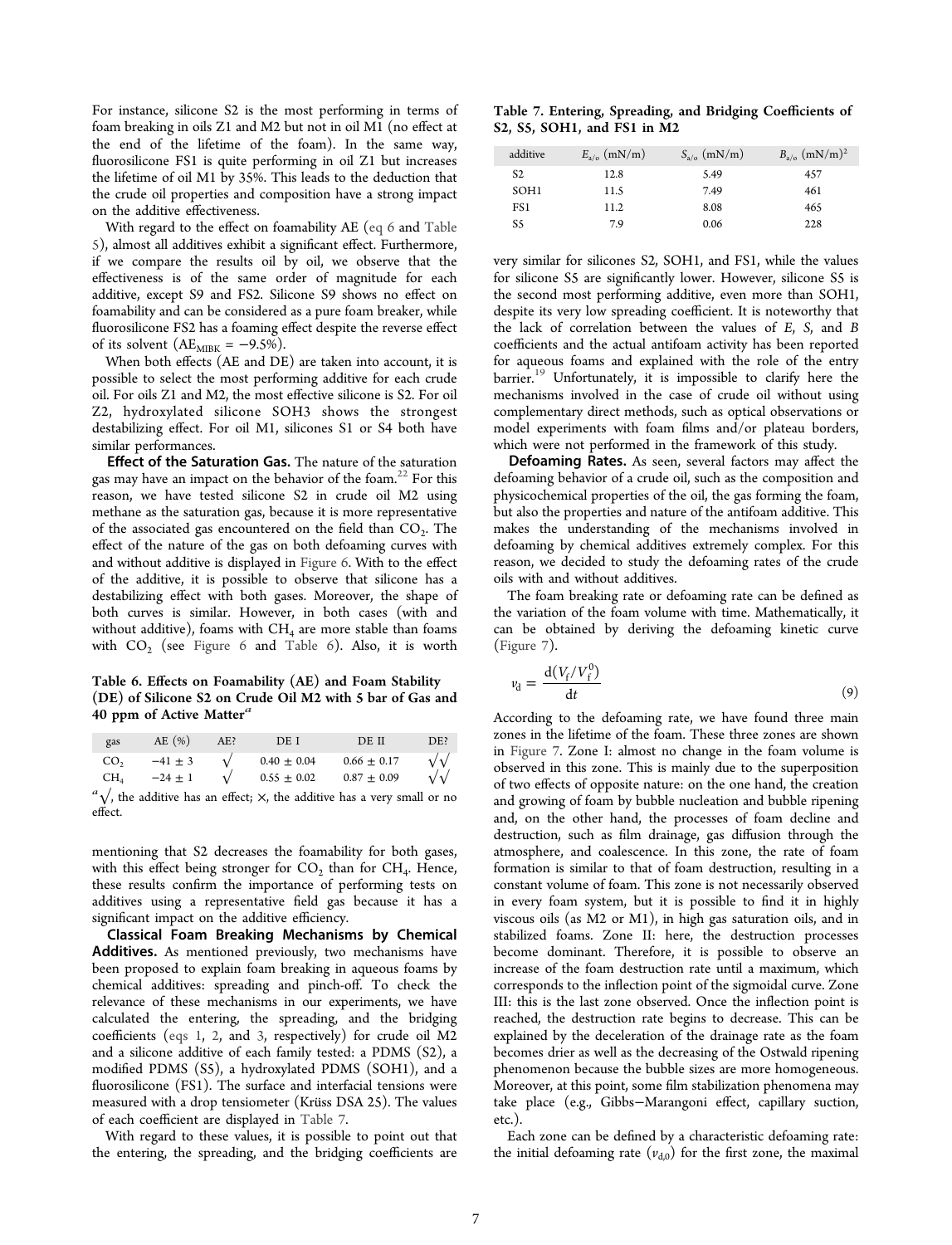<span id="page-8-0"></span>

Figure 7. Schematic defoaming curve. The red point represents the inflection point of the curve.



Figure 8. Defoaming rates of crude oils Z1 (red squares), Z2 (purple triangles), M1 (green circles), and M2 (blue diamonds) with 5 bar of  $CO<sub>2</sub>$ . .

foam breaking rate for the middle zone  $(v_{d,max})$ , and the final defoaming rate for the third zone  $(v_{d,f})$ . We have represented in Figure 8 the defoaming rates of the oils without additive to analyze their different behaviors. Oils M1 and M2 show lower values of defoaming rates because they are more viscous than Z1. Furthermore, these oils have initial values of defoaming rates closer to 0, which corresponds to the presence of the first region described above (see Table 8 and [Figures 3](#page-4-0) and [5](#page-5-0)). In addition, oil Z2 exhibits a quasilinear defoaming rate until the end of the lifetime of the foam.

With regard to the impact of the chemical additives, the addition of a few parts per million (ppm) results in an increase

Table 8. Initial, Maximal, and Final Defoaming Rates of Oils Z1, Z2, M1, and M2 with 5 bar of  $CO<sub>2</sub>$ 

| crude oil      | $v_{d,0}$ (%/s) | $v_{\rm d,max}$ (%/s) | $v_{\rm df}$ (%/s) |
|----------------|-----------------|-----------------------|--------------------|
| Z <sub>1</sub> | $-0.290$        | $-1.468$              | $-0.414$           |
| 72             | $-0.544$        | $-0.544$              | $-0.217$           |
| M1             | $-0.006$        | $-0.374$              | $-0.089$           |
| M <sub>2</sub> | $-0.004$        | $-0.202$              | $-0.081$           |

of the foam breaking rate, as shown in the case of PDMS silicones with oils Z1 and M1 ([Figures 9](#page-9-0) and [10](#page-9-0) and [Figures S1](http://pubs.acs.org/doi/suppl/10.1021/acs.energyfuels.6b02567/suppl_file/ef6b02567_si_001.pdf) and [S2](http://pubs.acs.org/doi/suppl/10.1021/acs.energyfuels.6b02567/suppl_file/ef6b02567_si_001.pdf) of the Supporting Information). It is noteworthy that the increase of the defoaming rate is higher in the case of the less viscous oil Z1.

Similar tendencies can be observed in both oils: the initial defoaming rate increases with the viscosity (hence, the size) of the silicone, while the trend reverses once the maximum rate has been reached (rates tend to decrease with increasing viscosity). Actually, an increase of the molecular size leads to the displacement of the maximal defoaming rate through the first stages of the lifetime of the foam, even reaching the initial defoaming rate (as in the case of silicone S4, where the initial defoaming rate corresponds to the maximal defoaming rate). This suggests that PDMS has a strong effect on the second region of the foam kinetics of destruction. The same tendencies have been observed for PDMS−OH (see [Figures S3](http://pubs.acs.org/doi/suppl/10.1021/acs.energyfuels.6b02567/suppl_file/ef6b02567_si_001.pdf) and [S4](http://pubs.acs.org/doi/suppl/10.1021/acs.energyfuels.6b02567/suppl_file/ef6b02567_si_001.pdf) of the Supporting Information); therefore, we can think that, in both cases, the additives have a significant effect on the second region of foam breakage kinetics. Finally, we want to point out the special behavior of silicone S9 ([Figure S5](http://pubs.acs.org/doi/suppl/10.1021/acs.energyfuels.6b02567/suppl_file/ef6b02567_si_001.pdf) of the Supporting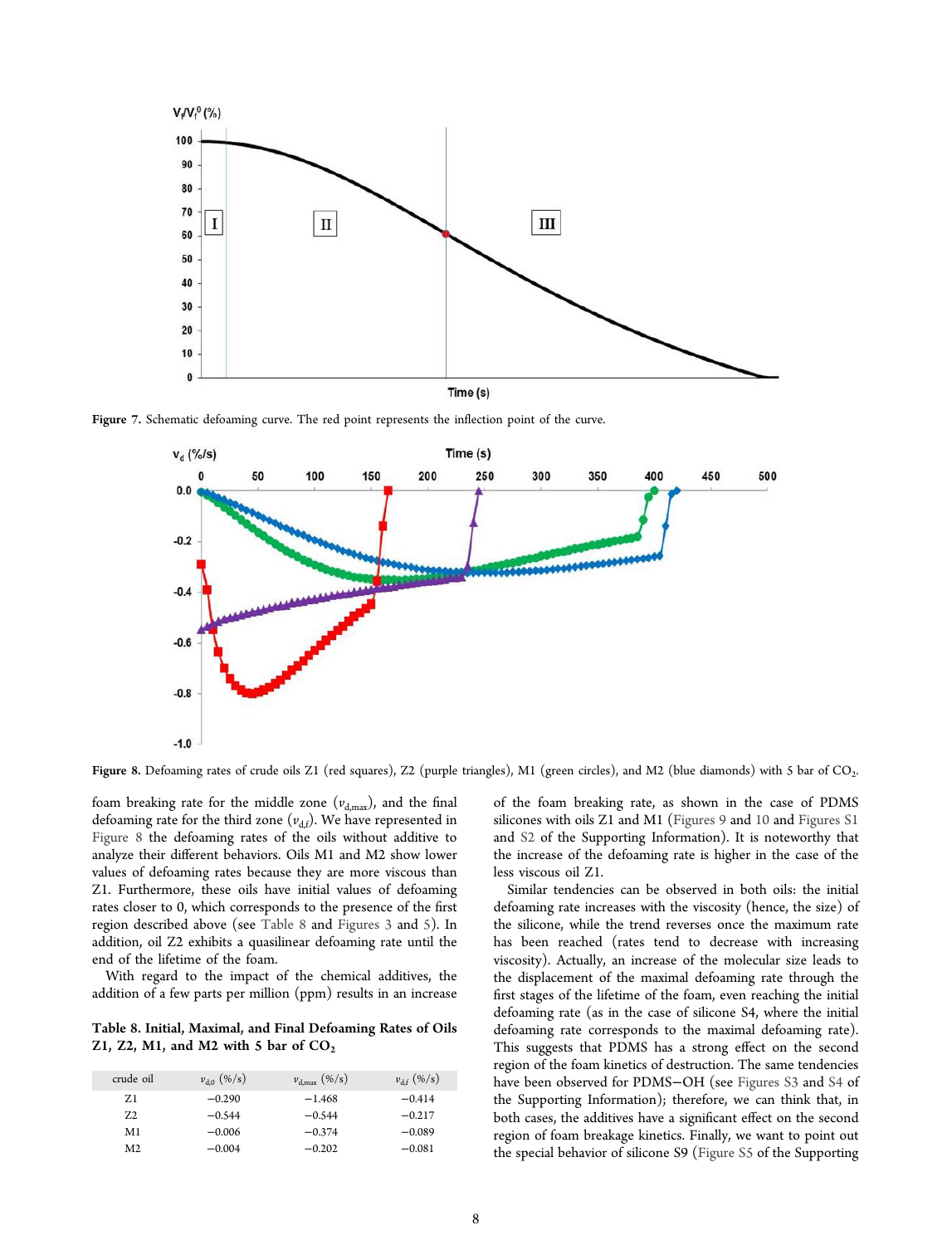<span id="page-9-0"></span>

**Figure 9.** Defoaming rates of crude oil Z1 (black line) with 5 bar of  $CO_2$  and 40 ppm of S1 (empty blue diamonds), S2 (empty green squares), S3 (empty orange triangles), and S4 (red crosses).



Figure 10. Defoaming rates of crude oil M1 (black line) with 5 bar of CO<sup>2</sup> and 40 ppm of S1 (empty blue diamonds), S2 (empty green squares), S3 (empty orange triangles), and S4 (red crosses).

Information), which shows no effect on the stability or foamability of the initial foam but exhibits a strong destabilizing effect after a while, maintaining high defoaming rates for the whole life of the foam. This leads us to think that this additive acts as a pure destabilizer agent for foam.

## **CONCLUSION**

The addition of chemical additives is the most widely used way to control foaminess in crude oil because of its simplicity and efficiency. Among the different chemicals that can be used, silicone-based antifoams are the most common (essentially PDMS and fluorosilicone). Nevertheless, there are no clear guidelines to select a specific chemical additive for a specific oil; therefore, the selection of the additive is still performed on a trial-and-error basis. For this reason, we have adapted the foaming laboratory test presented in a previous paper to test and rank the effect of different additives on crude oil foam formation by depressurization. To do this, a desired amount of additive is added to the oil prior to gas saturation. The experimental procedure as well as the mathematical models described in the previous part are still valid for this kind of test.

The defoaming kinetic curves were analyzed in terms of foamability reduction (AE) and foam stability reduction (DE) using two parameters based on the logistic model. The definition of these two parameters allows for the selection of the best performing additive for a given crude oil. It is first of all important to keep in mind that the effectiveness of an antifoam additive is not only a function of its chemical properties and nature but also the properties and composition of the crude oil and the nature of the saturation gas. As seen during this study, the best additive selected for one crude oil will not be necessarily adapted to treat another crude oil (as in the case of silicone S2 with oils Z1 and M1). Furthermore, the foaming gas also has a significant impact on the ability of the additive to prevent or destroy foam. For this reason, it is recommended to perform the foaminess tests using a representative field gas.

With regard to the defoaming curves, the behavior of silicones PDMS and PDMS−OH was similar. It was observed that the initial rate of breaking increases with the viscosity (hence, the size) of the silicone. Also, S9 silicone shows a very particular behavior, because it has no impact on the foamability or foam stability at the beginning but, after a while, destroys the